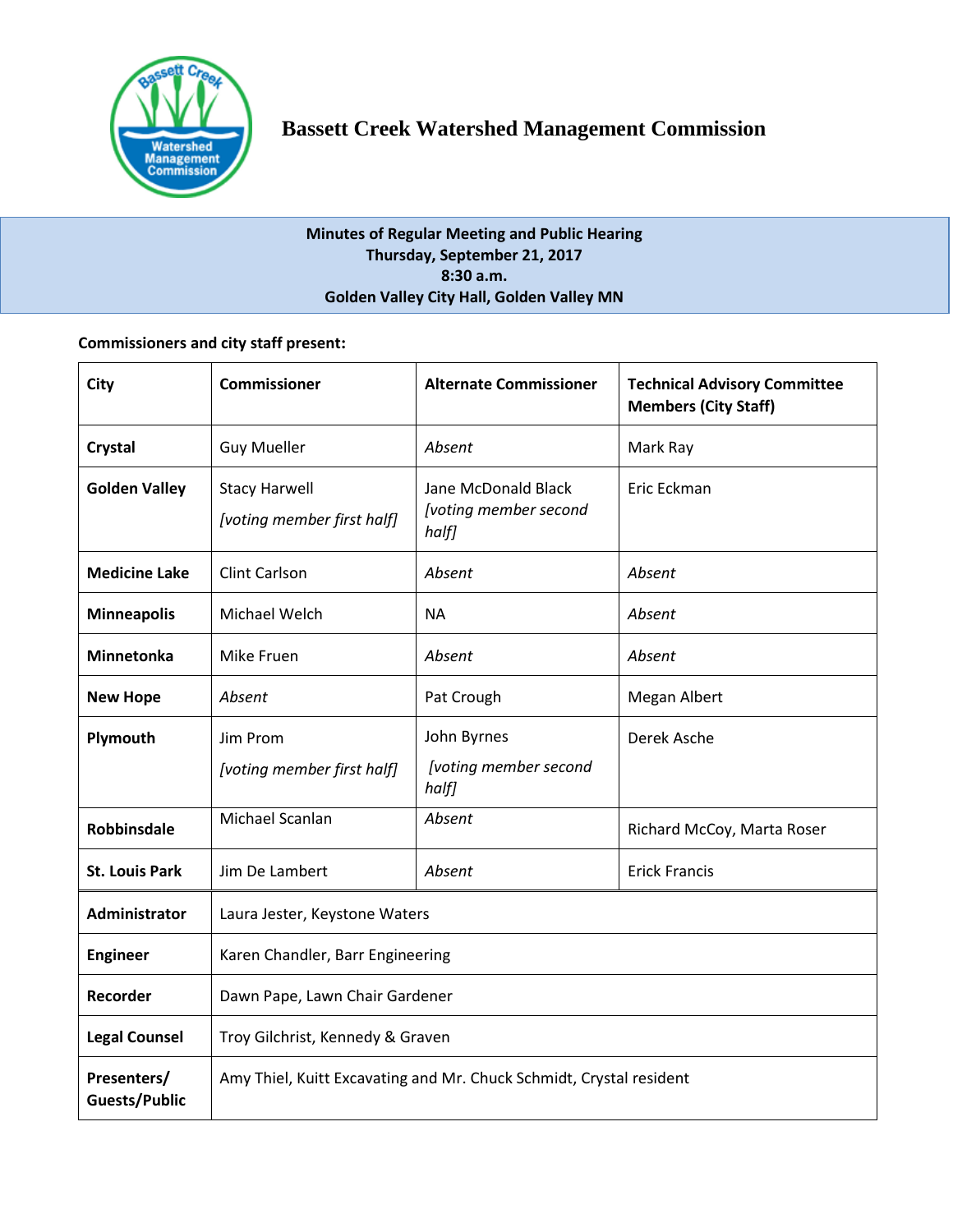### **1. CALL TO ORDER and ROLL CALL**

On Thursday, September 21, 2017 at 8:30 a.m. in the Council Conference Room at Golden Valley City Hall (7800 Golden Valley Rd.), Chair de Lambert called to order the meeting of the Bassett Creek Watershed Management Commission (BCWMC) and asked for roll call to be taken.

### **2. CITIZEN FORUM ON NON-AGENDA ITEMS**

Chair de Lambert reported that Alternative Commissioner Gary Holter suffered a heart attack and is recuperating. Administrator Jester distributed a card for Commissioners to sign.

#### **3. APPROVAL OF AGENDA**

**MOTION:** Commissioner Prom moved to approve the agenda. Commissioner Mueller seconded the motion. Upon a vote, the motion carried 9-0.

### **4. CONSENT AGENDA**

The following items were approved as part of the consent agenda: the August 17, 2017 Commission Meeting Minutes, the September 2017 Financial Report, the payment of invoices, approval to Reimburse City of Golden Valley for Main Stem Restoration CIP Project.

The general and construction account balances reported in the September 2017 Financial Report are as follows:

| <b>Checking Account Balance</b>            | \$560,331.58      |
|--------------------------------------------|-------------------|
| TOTAL GENERAL FUND BALANCE                 | \$560,331.58      |
| TOTAL CASH & INVESTMENTS ON-HAND (9/12/17) | \$3,368,666.59    |
| CIP Projects Levied - Budget Remaining     | (4,381,556.09)    |
| <b>Closed Projects Remaining Balance</b>   | (\$1,012,889.50)  |
| 2012-2016 Anticipated Tax Levy Revenue     | \$10,014.74       |
| 2017 Anticipated Tax Levy Revenue          | \$643,220.55      |
| Anticipated Closed Project Balance         | $($ \$359,654.21) |

**MOTION:** Commissioner Prom moved to approve the consent agenda. Alternate Commissioner Crough seconded the motion. Upon a vote, the motion carried 9-0.

#### **5. PUBLIC HEARING**

**A. Receive Comments on Proposed 2018 CIP Project – Bassett Creek Park Pond Phase I Dredging Project: Winnetka Pond Dredging (BCP-2)**

The public hearing opened at 8:36 a.m. Commission Engineer Chandler gave a brief presentation with an overview of the Winnnetka Pond (East) Dredging Project. She noted that reasons for project include reducing sediment loading,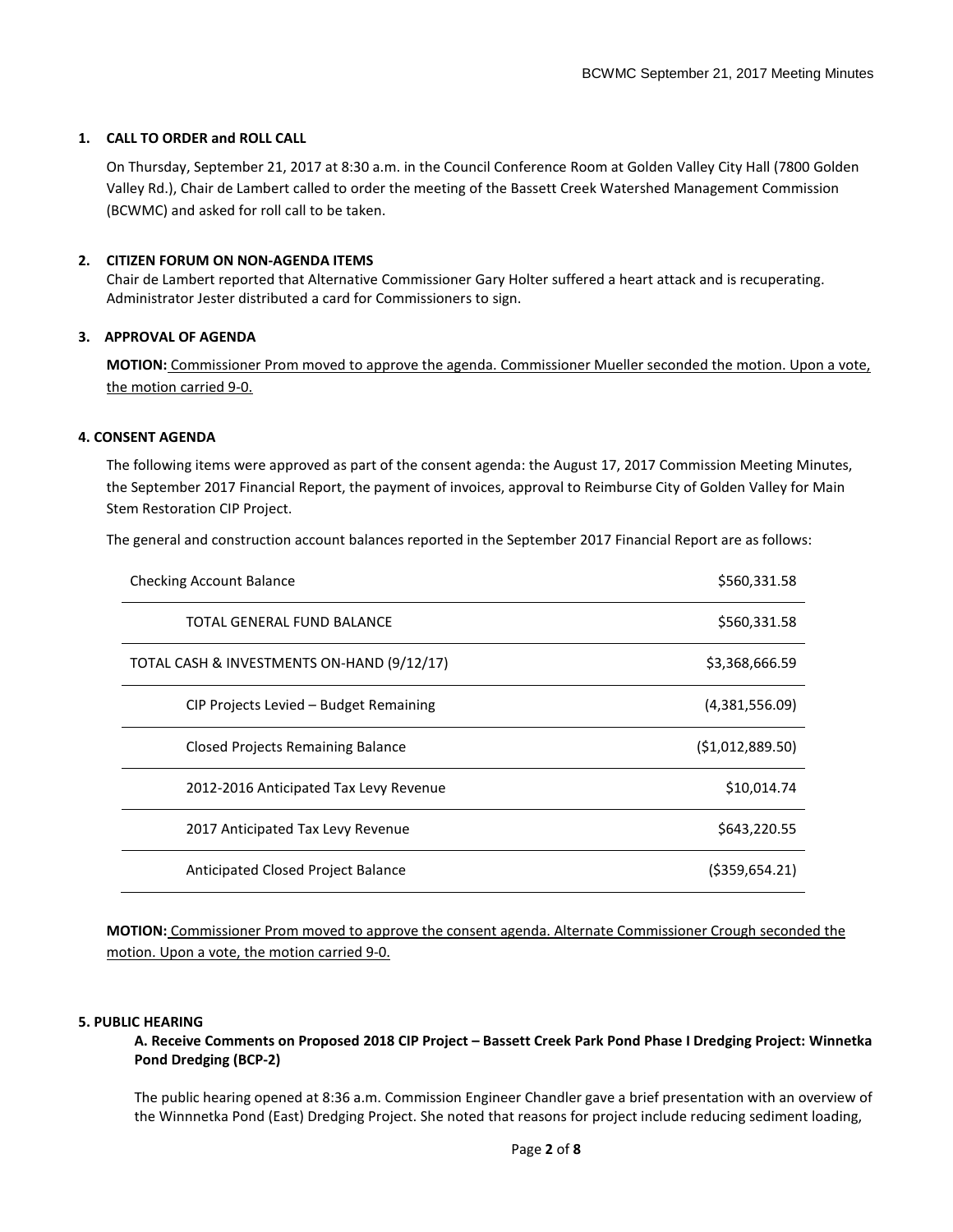#### BCWMC September 21, 2017 Meeting Minutes

improving wildlife habitat, and maintaining flood control functions of the pond. The project is estimated to reduce total phosphorus loading to North Branch Bassett Creek by 7.1 lbs/yr (according to the P8 model) or 51.7 lbs/yr (according to professional judgment calculations). Total suspended solid loading reduction is estimated at 1,823 lbs/yr as per the P8 model. There will also be a reduction in bacterial loading. The 30-yr annualized cost based on engineer Chandler's professional judgment loading reduction will be \$960/lb of phosphorus. Several stakeholder meetings have been held. Most of the cost of the project (\$913,000) is for the dredging.

Ms. Theil from an excavating company asked about construction timing. Engineer Chandler responded that the project design is slated for happen in 2018. The city will prefer to work over the winter, but it depends on the preferred timing of the hired construction company.

Commissioner Harwell asked how dredging improves flood storage. Engineer Chandler explained that the sediment is accumulating and it is near the ordinary water level.

Mr. Schmidt brought up concerns about runoff from railroad property on the east side of the pond. He noted that one reason why the pond needs to be dredged is because a large gully has formed along the railroad which continues to the pond. He noted that sand, sediment, branches and debris accumulate in the pond partially from the gully. Mr. Ray responded that the railroad has been notified of the gully and potential impacts to the tracks themselves, but the city has no jurisdiction and cannot compel them to act. Mr. Schmidt responded that it would make sense to remedy this situation before pond dredging starts. Mr. Schmidt also told the Commission about another ditch that eventually drains into the North Branch of Bassett Creek and that sand and debris are washing down from that area as well.

Commissioner Harwell thanked Mr. Schmidt for coming and is wondering if there are creative solutions to take care of problems that are happening on railroad property. The response was that the city will keep trying to get the railroad to act and the city will need to look into different ways to design the project. Mr. Schmidt also remarked on the size of the grate spacing at the pond's outlet. Engineer Chandler agreed that a different outlet design could be considered in coordination with the city.

The public hearing was closed at 9:02 a.m.

### **6. BUSINESS**

### **A. Consider Approval of Resolution 17-06 Ordering 2018 Improvemen**t

Administrator Jester described the various pieces of the resolution. She walked through a memo with her recommendation to request a final 2018 levy of \$1,346,815, the same as the maximum levy submitted to the County earlier in the year. She also noted that adoption of the resolution includes approval of an agreement with the City of Crystal to implement the project. She pointed out that agreement includes language noting that although the city assumes responsibility for future maintenance of the project, it doesn't preclude the city from requesting CIP funds for a future dredging project. Administrator Jester indicated this language is slightly different from previous agreements with cities because it's the first CIP project that involves dredging a pond.

Mr. Asche noted that previous CIP projects have involved pond construction and dredging and that no similar language was included in agreements with those cities. He noted the City of Plymouth has already dredged West Medicine Lake Pond (which was installed as a BCWMC CIP project) at a cost of \$200,000 and that it needs to be dredged again. He wondered if this agreement sets a precedence and expectations of cities being responsible for on-going maintenance of CIP projects. Commission Engineer Chandler noted that ponds on the BCWMC trunk system such as Bassett Creek Park Pond, Winnetka Pond, and West Medicine Lake Pond are under BCWMC's purview.

Commissioner Welch noted that language in the agreement with Crystal simply indicates that this pond is not ineligible for future CIP funding. He noted that if dredging this pond or a pond in Plymouth on the trunk system was presented to the Commission for CIP funding, they would be eligible for consideration. Attorney Gilchrist echoed Commissioner Welch by stating the language in the agreement doesn't obligate the Commission to do something in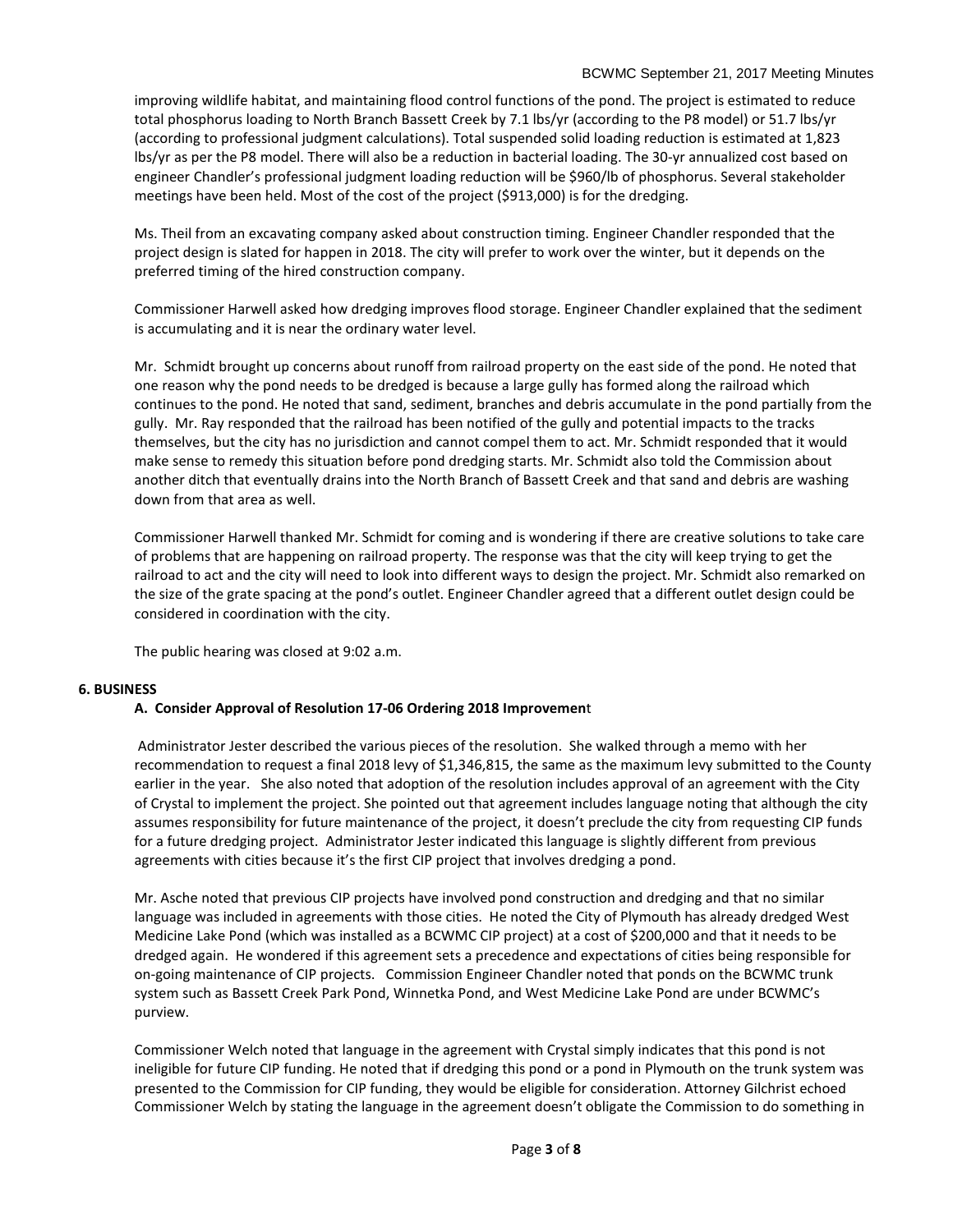the future, that the new language should be what's been assumed with past agreements, and that cities can request future CIP funds for large projects in the same area.

This comment was followed by a discussion about whether this agreement language is a policy change. Commissioner Carlson asked whether this means the city is ultimately responsible. Attorney Gilchrist clarified that the Commission has a limited role in these projects. The new language says Crystal isn't precluded from coming back to the Commission. Commissioner Harwell thought this item will need future discussion so there is a clear understanding. Administrator Jester noted that one of the CIP "gatekeeper questions" is whether or not the project is on the BCWMC trunk system. Commissioner Scanlan recommended that the TAC discuss and define "maintenance." Commissioner Welch responded that "maintenance" can't be always defined, but the policy issue can be discussed in the future. He then stated that he was more concerned with buffer maintenance. Engineer Chandler agreed that maintenance of the pond's buffer will need to be worked out with the property owner and/or the city.

**MOTION:** Commissioner Scanlan moved to approve Resolution 17-06 Ordering 2018 Improvement. Commissioner Carlson seconded the motion. Upon a vote, the motion carried 9-0.

### **B. Consider Approval of Proposal to Develop Aquatic Invasive Species Rapid Response Plan**

Administrator Jester's overview reminded the Commission that several APM/AIS Committee recommendations were approved at the July meeting and included directing the Commission Engineer to submit a proposal to develop a rapid response plan for key invasive species in priority lakes. Engineer Chandler added that the proposed plan will:

- i. Determine how the Commission responds to AIS species found in priority one lakes
- ii. Determine what the response to the specific AIS species in specific to the water bodies should be
- iii. Define responsible parties and funding partners' roles

Welch suggested that BCWMC contact MCWD because they have a very well developed AIS plan so the BCWMC doesn't have to "reinvent the wheel." Eric Eckman asked whether toxic blue-green algae addressed and was told that it won't be addressed in this plan because it's not an invasive. Commissioner Harwell asked about AIS that aren't known about yet and Engineer Chandler responded by saying general parts of the plan address this, but there wouldn't be specifics. She noted they had to put boundaries on plan because there was only a budget of \$15,000. The plan could be amended in the future if needed.

**MOTION:** Commissioner Welch moved to approve the Proposal to Develop Aquatic Invasive Species Rapid Response Plan. Commissioner Scanlan seconded the motion. Upon a vote, the motion carried 9-0.

### **C. Consider Approval of Technical Advisory Committee Recommendations**

TAC Chair Erick Francis, reported that the TAC met on August  $4<sup>th</sup>$  to discuss multiple topics and had recommendations for Commission consideration. He briefly reviewed the recommendations including directing the Commission Engineer to develop a scope and budget for completing the tasks laid out for the FEMA modeling work and to submit that scope and budget to the DNR to seek FEMA grant funds to complete the work.

Commission Engineer Chandler discussed the map revision process and reported that the DNR is receiving grant funds from FEMA to develop hydrologic and hydraulic models and that the TAC had discussed the pros and cons of the Commission submitting a proposal to the DNR to do this work. She noted the work would be done by the DNR or its consultants if the Commission did not want to perform the work. She noted that if the Commission proposes to do the work, the cost of developing the proposal (estimated at \$2,000) would be a Commission expense but that all actual work on the modeling would be covered by the FEMA grant. She also noted that that if the DNR does the work rather than the Commission, there is likely to be considerable Commission expenses in reviewing and discussing DNR's work.

There was discussion about what would be involved with the work and how it differs from the modeling work recently completed by the Commission. Commissioner Prom noted his opposition to the Commission performing the work because the Commission may incur liability for flood damages that weren't predicted by the modeling. Commissioner Harwell shared her experience that if DNR does the work, it would be many years before it's complete. Attorney Gilchrist explained that "liability" is a breech in duty. He noted the risk in liability for BCWMC is low because BCWMC is using the best data possible.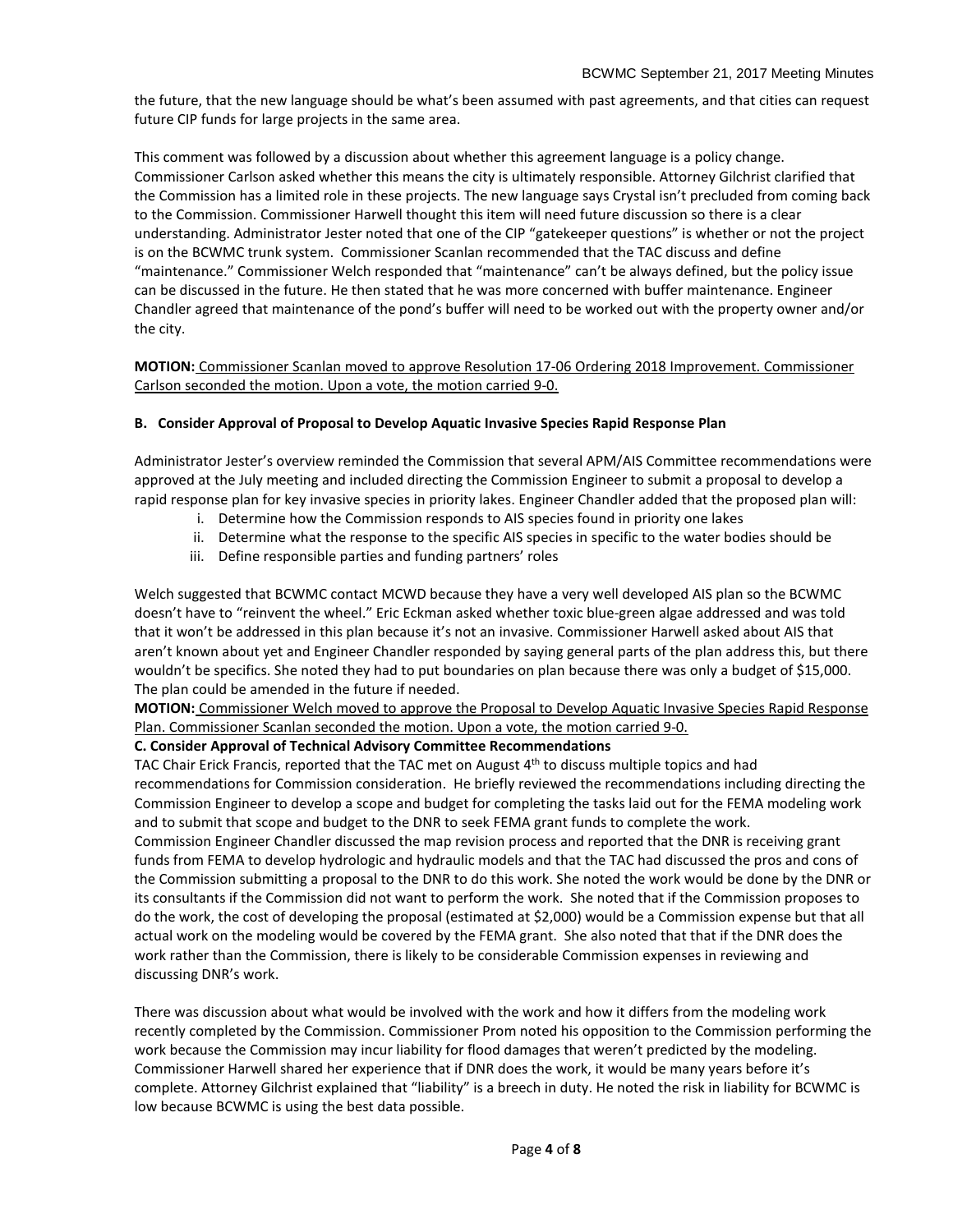Mr. Eckman commented that the TAC discussed the fact that there are already difference between the BCWMC and FEMA flood elevations and that FEMA elevations are outdated. He compared it to using traffic information from 1980 to build modern roads. He noted the fact that there are two different elevations is confusing for property owner and realtors. There was discussion about how this work would change the Commission's XP-SWMM model. If the DNR does the work, there would be two different models for the watershed but if the Commission does the work, the Commission's model would be used by both the Commission and the state and federal agencies.

**MOTION:** Commissioner Scanlan moved to approve the TAC recommendation to direct the Commission Engineer to develop a scope and budget for completing the tasks laid out for the FEMA modeling work and to submit that scope and budget to the DNR to seek FEMA grant funds to complete the work. Commissioner Prom seconded the motion. Upon a vote, the motion carried 8-1 with Plymouth Commissioner voting nay.

Continuing with TAC recommendations, Mr. Francis reported that the TAC recommends adjusting the Commission's review fees and to add a provision to charge actual costs for reviews that exceed \$5,000 in expenses. Commission Engineer Chandler further described the TAC's discussion noting that at the March 27, 2017 BCWMC Budget Committee meeting, the committee discussed the discrepancy between development review expenses and the fees collected. It was noted that in 2016 and 2017 there were a few large, complicated projects that required much more time to review and to coordinate with developers about the XP-SWMM model and MIDS, than was recovered in fees. The Budget Committee requested TAC input on the issue. The TAC reviewed data provided by the Commission Engineers showing reviews, fees, and a comparison of fees collected with the current structure and fees that would have been collected if their proposed new structure was in place. It was noted that the current fee schedule is based on project size but that smaller parcels often have more complicated and time-consuming projects.

Commission Engineer Chandler presented a proposed restructured fee schedule that attempts to base fees more on review effort than project size. She noted that the proposed fee schedule still includes lower fees for single-family homes and municipal projects because the Commission does not intend to burden single-family homeowners with high fees, and the Commission offers lower fees to municipalities that fund the operating budget of the Commission. TAC members discussed situations where reviews take considerable time and expense. There was consensus that escrow accounts are too complicated and time consuming to administer. Instead, the TAC recommended that the Commission charge project proposers for actual expenses when a project review exceeds \$5,000.

Mr. Asche commented that he thought the revised fees were going in the right direction but asked if reviews could be provided through a flat fee from Barr Engineering to the Commission. Administrator Jester noted that that would have to go through a re-negotiated contract with Barr Engineering. She pointed out the proposed fee schedule would have reduced the Commission's loss by 75%.

Commissioner Harwell noted that project plans are vary widely and there is a lot of hand-holding which costs money. She commented that it would be appropriate for single-family homeowners to pay over \$5,000 if their project is complicated. Commissioner Prom said he thought it should be equity in fees among developers, homeowners and cities. Mr. Eckman offered that there may be a risk for developers with unknown expenses and wondered if a cap is appropriate. Alternate Commissioner McDonald Black commented that cities already pay into the BCWMC so having to pay a potentially higher fee would cause cities to pay twice. Mr. Asche noted he supported the changed but requested that the Commission consider negotiating a flat fee from Barr Engineering.

**MOTION:** Commissioner Mueller moved to approve the TAC recommendation without exemption for single-family lots and cities for paying actual costs above \$5,000. Commissioner Scanlan seconded it. Upon a vote, the motion carried 8-1 with Minneapolis Commissioner voting nay.

**MOTION:** Commissioner Prom moved to approve Resolution 17-07 adopting the revised review fee schedule. Commissioner Scanlan seconded it. Upon a vote, the motion carried 8-1 with Minneapolis Commissioner voting nay.

TAC recommendations #3 and #4 were set aside to a future meeting.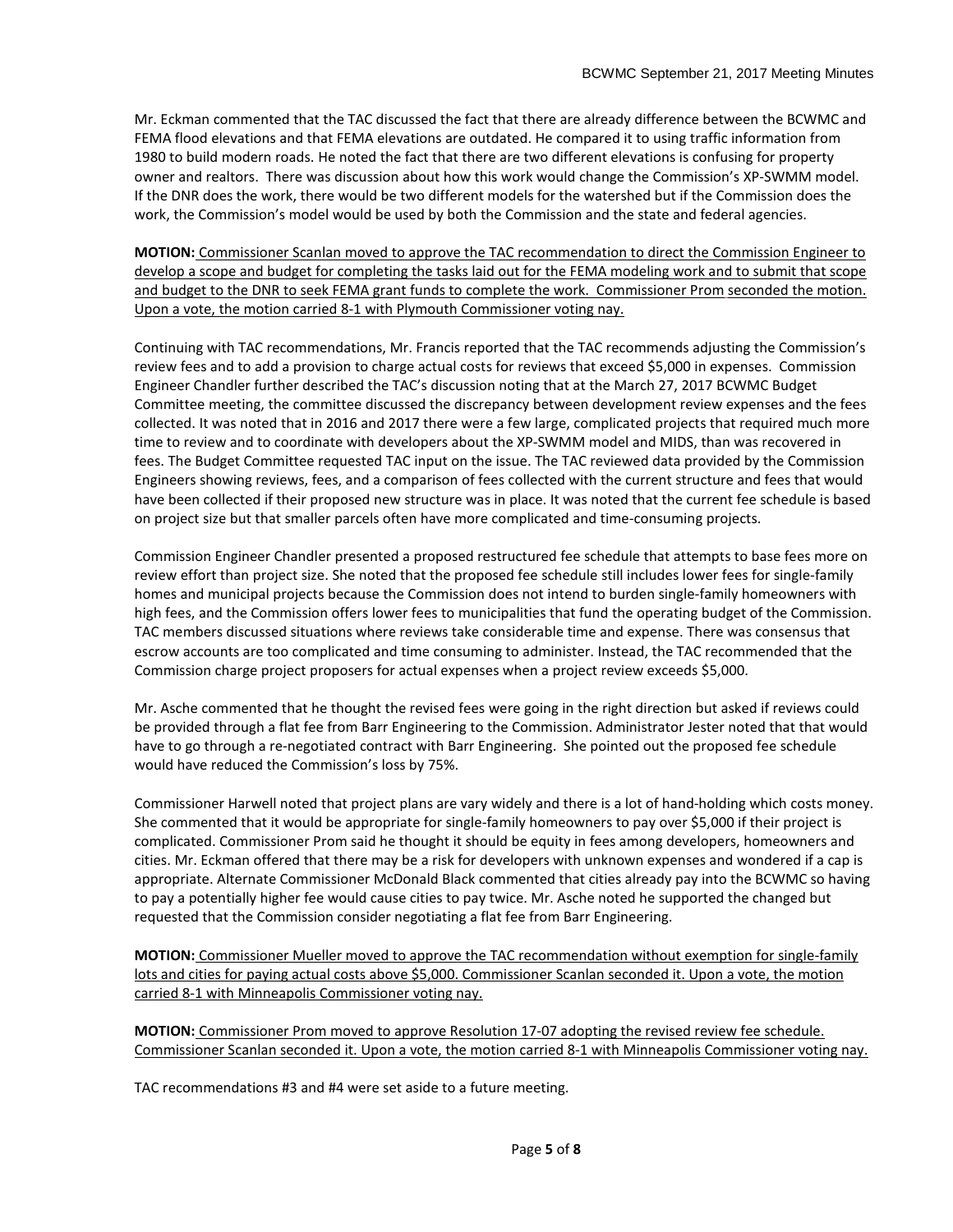### **D. Consider Approval of Proposals to Develop Feasibility Studies for 2019 CIP Projects**

Administrator Jester reminded the Commission that there are 3 CIP projects slated for implementation in 2019 and that feasibility studies should get underway this fall because some fieldwork is required. She noted that each of the cities where the projects are located asked the Commission Engineer to complete the feasibility study.

### **i. Medicine Lake Road and Winnetka Avenue Area Long Term Flood Mitigation Plan Implementation Phase I: DeCola Ponds B & C Improvement Project (BC-2, BC-3 & BC-8)**

Commission Engineer Chandler reviewed the proposal to implement one portion of the recently completed Medicine Lake Road and Winnetka Avenue Area Long Term Flood Mitigation Plan. She discussed that much work had already been accomplished through the development of the flood mitigation plan but that some more investigation and field work is needed along with engaging residents and stakeholders. She walked through the specific recommendations in the proposal.

Commissioners Scanlan and Welch expressed displeasure for the need for action on these proposals at this meeting and asked that future items be brought to the Commission for discussion and consideration before an actual decision is needed. Administrator Jester apologized for the short timeframe and noted that any of these proposals could be held until the October meeting if warranted.

**MOTION:** Commissioner Scanlan moved to approve the proposal to complete a feasibility study for the Medicine Lake Road and Winnetka Avenue Area Long Term Flood Mitigation Plan Implementation Phase I. Commissioner Prom seconded the motion.

[Commissioner Prom departs; Alt. Commissioner Byrnes assumes representation for Plymouth.]

Discussion on the motion: There was discussion about what the project would entail, how the total price tag for projects in the Flood Mitigation Plan is \$22M, how this CIP project is just one \$1,6M piece of the Flood Mitigation Plan, how the City of Golden Valley has already implemented one part of the Flood Mitigation Plan, and that additional funding partners would be sought to implement other aspects of the over Flood Mitigation Plan.

Commissioner Welch noted his disagreement with the component of the proposal that entails wetland bank scoping because doesn't think the Commission should be putting capital dollars to offset wetland destruction somewhere else. There was also a discussion about the proposed environmental review that included digging test trenches on private land. Commissioner Welch noted that a site should be enrolled in the Voluntary XXX Program before invasive soil testing is done so as not to expose the Commission to liability if contamination is discovered. Finally, Commissioner Welch asked if the city forester could perform the tree survey rather than the Commission Engineers. Mr. Eckman noted that the city forester has multiple responsibilities and a full plate and that the tree survey is an important component of the feasibility study that should be completed early in the process to appropriately engage residents.

[Commissioner Harwell departed; Alt. Commissioner McDonald Black assumes representation for Golden Valley.]

Engineer Chandler said wetland banking could be removed from the proposal if the Commission chooses to remove it. She responded that test trenching is needed because the project will likely involve excavation. She told the Commission that there is an easement over in this area and she wondered if that wasn't sufficient in giving rights to test trench. Commissioner Welch replied that if the Commission performs a test trench, they are "in the mix" as a liable partner. Welch offered that maybe the city does have this liability covered. Engineer Chandler asked if it could be left in the proposal with the caveat of needing to have this liability addressed.

**MOTION:** Commissioner Welch moved to amend motion on the floor to remove wetland banking investigation from the proposal. Alt. Commissioner Byrnes seconded the motion. Upon a vote, the motion carried 9-0.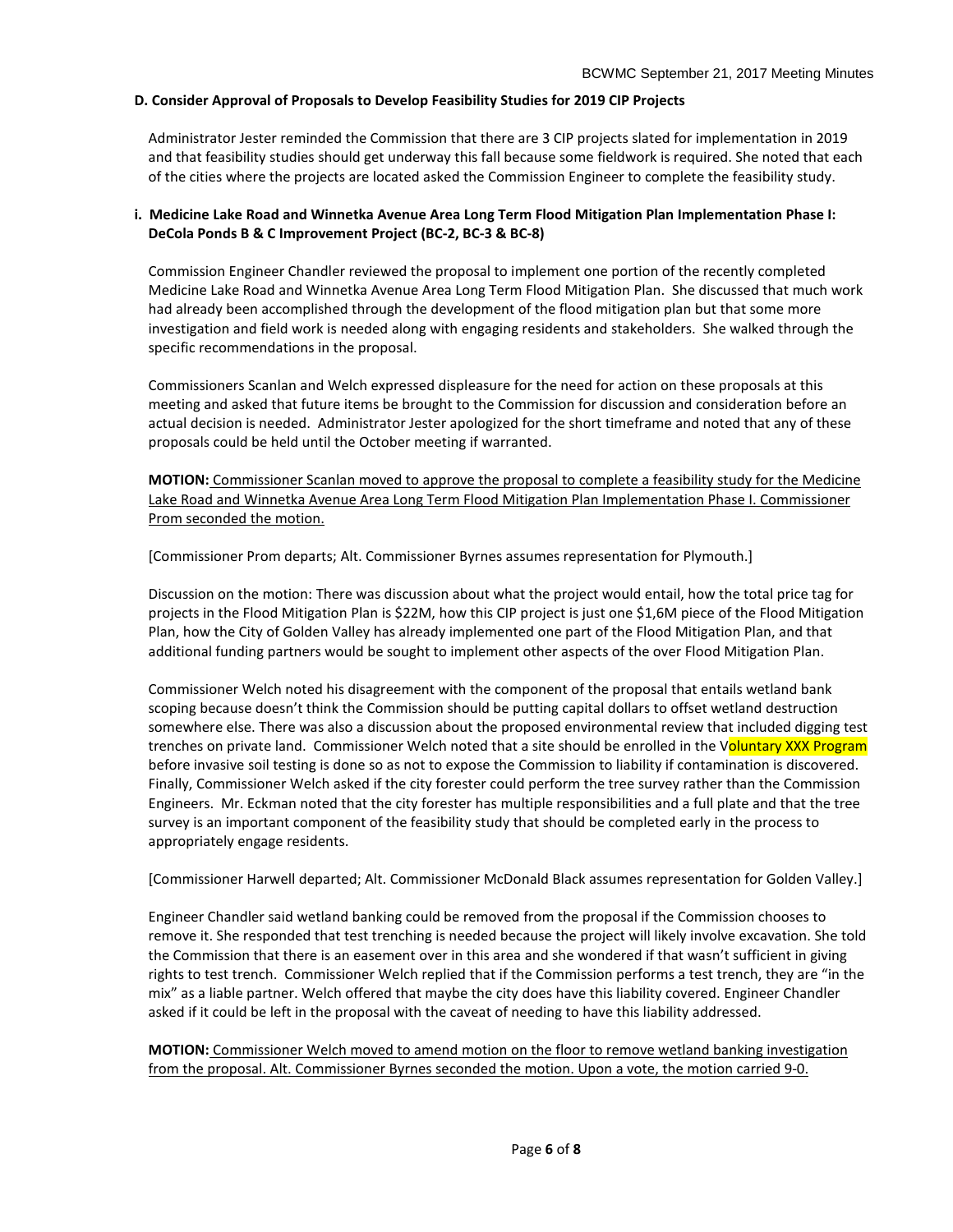**MOTION:** Commissioner Welch moved to amend the motion on the floor to remove invasive testing of the soil from the proposal. Commissioner Scanlan seconded it. Motion carried 9-0.

**MOTION:** Commissioner Welch moved to amend the motion on the floor to cap the feasibility study cost not to exceed \$72,000. Commissioner Mueller seconded the motion. Upon a vote, the motion carried 9-0.

**VOTE:** Upon a vote of the original motion including the three amendments, the motion carried 9-0.

[Commissioner Fruen departs.]

### **ii. Westwood Lake Water Quality Improvement Project (WST-2)**

Commission Engineer Chandler briefly described the proposal for a feasibility study of the Westwood Lake Water Quality Improvement Project noting that it's part of a much larger city project in Westwood Nature Center. She noted it is in the BCWMC's current CIP, listed as project WST-2 with a total estimated cost of \$300,000. She also noted that the project could entail pervious pavers, improvements to an existing stormwater pond, or other practices that would go "above and beyond" the treatment required for the complete city project.

There was a brief discussion about the tasks that will be completed by the city vs. those to be completed by the Commission Engineer.

**MOTION:** Commissioner Welch moved to approve the proposal to complete a feasibility study for the Westwood Lake Water Quality Improvement Project. Commissioner Scanlan seconded the motion. Upon a vote, the motion carried 8-0 with. [*City of Minnetonka absent from the vote*.]

### **iii. Bryn Mawr Meadows Water Quality Improvement Project (BC-5)**

Commission Engineer Chandler walked through the proposal noting that the Bryn Mawr Meadows Water Quality Improvement Project is in the BCWMC's current CIP, listed as project BC-5 with a cost of \$500,000. She noted that park is owned by the Minneapolis Park and Recreation Board and the project would treat water from a large residential area greater than 300 acres. She reported that field investigations include test trenching and soil borings but significant field work may not be warranted depending on the alternatives to be studied.

Commissioner Welch noted it's a heavily used park with very poor, spongy soils and he doubted if ponding would be an option due to high groundwater and contamination. He expressed concern for whether test trenching was even warranted.

**MOTION:** Commissioner Welch moved to approve the scope of work with test trenching to be completed only done if the Minneapolis Park and Recreation Board enrolls in VIC. Commissioner Scanlan seconded the motion. Upon a vote, the motion carried 8-0 with. [*City of Minnetonka absent from the vote*.]

## **E. Consider Approval of Recommendations of the Aquatic Plant Management/Aquatic Invasive Species Committee**

Tabled to a future meeting.

### 7. COMMUNICATIONS

- A. Administrator's Report
	- i. Update on Chloride Training Recruitment Currently 29 people registered ii. Report on Main Stem Project Open House - 11 people attended; some comments from residents including a desire for a nicer footpath and concerns with navigability of the creek.
- B. Chair No report
- C. Commissioners
	- i. Report on Golden Valley Arts and Music Festival